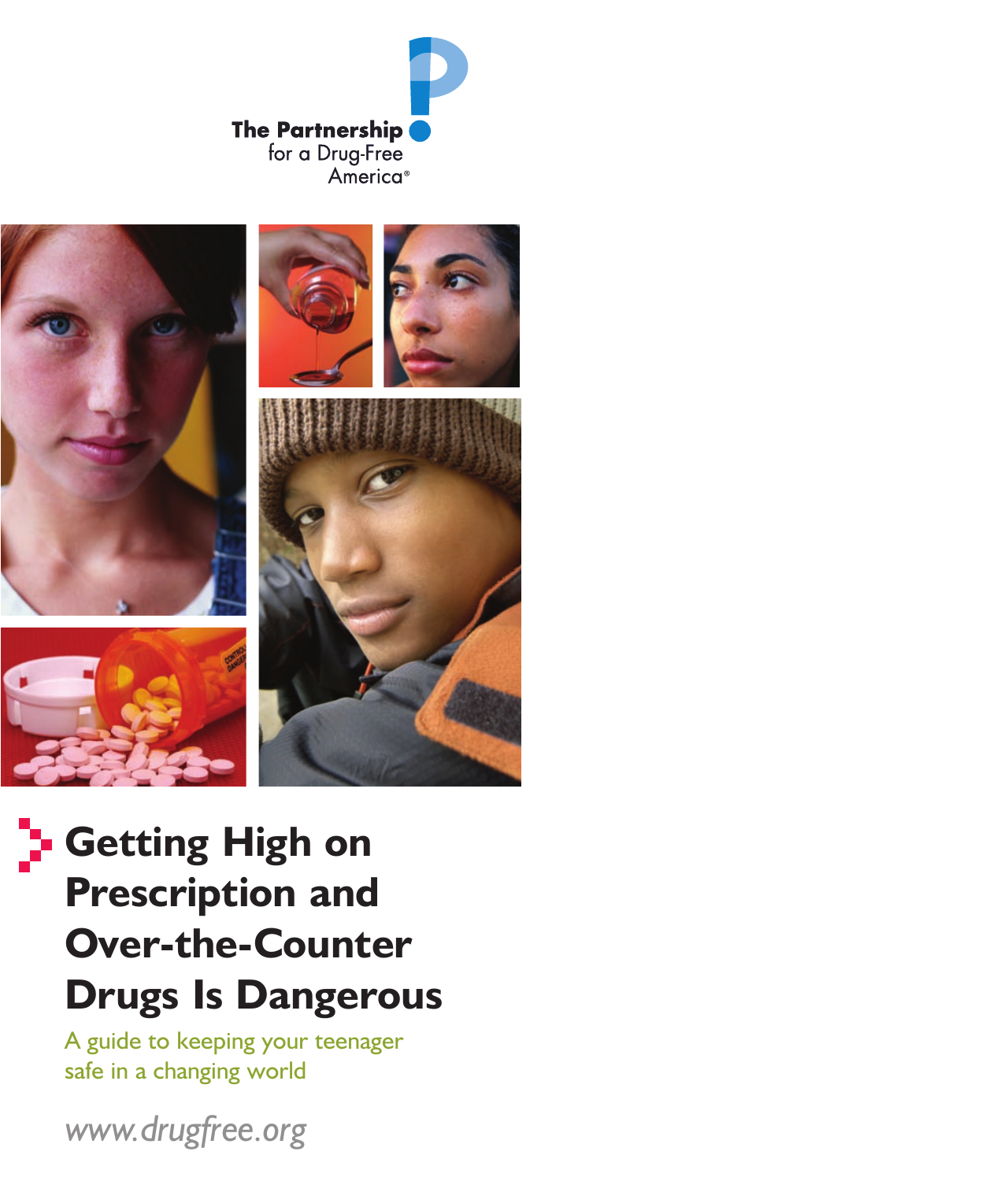

Prescription and over-the-counter (OTC) medications are fast becoming the new "party" drugs for many teenagers.

But many parents, who may be aware of their children's familiarity with illegal street drugs, do not have "pharming"—that is, their kids' using prescription and OTC drugs for recreational use —on their radar screens, even though nearly one in five teens has used powerful narcotic pain relievers for nonmedical reasons.

#### FRIGHTENING STATS

A survey of teenagers by the Partnership for a Drug-Free America found that:

- **1** in 5 teens has tried Vicodin, a powerful and addictive narcotic pain reliever
- **1** in 10 has tried OxyContin, another prescription narcotic
- **1** 1 in 10 has used the stimulants Ritalin or Adderall for nonmedical purposes
- $\blacksquare$  1 in 11 teens has admitted to getting high on cough medicine

## **THE NEW PARTY DRUGS**

Nor are parents aware that their own medicine cabinets and home computers are potential sources of these drugs for teenage abuse.

Prescription and OTC drugs are important and beneficial products that every year improve and save countless lives. They are effective, and they are also safe—but only if used as medically intended.

We're NOT talking about kids mistakenly taking the wrong dose of legal medicines or taking a strongerthan-necessary medicine for an ailment. We're talking about drug abuse—kids using prescription and OTC drugs on purpose in order to get high.

If your teen gets in the habit of using medicines that are not medically intended for him or her, or of taking higher-than-recommended doses just for fun, bad things can happen: Dramatic increases in blood pressure and heart rate, organ damage, addiction, difficulty breathing, seizures, and possibly death.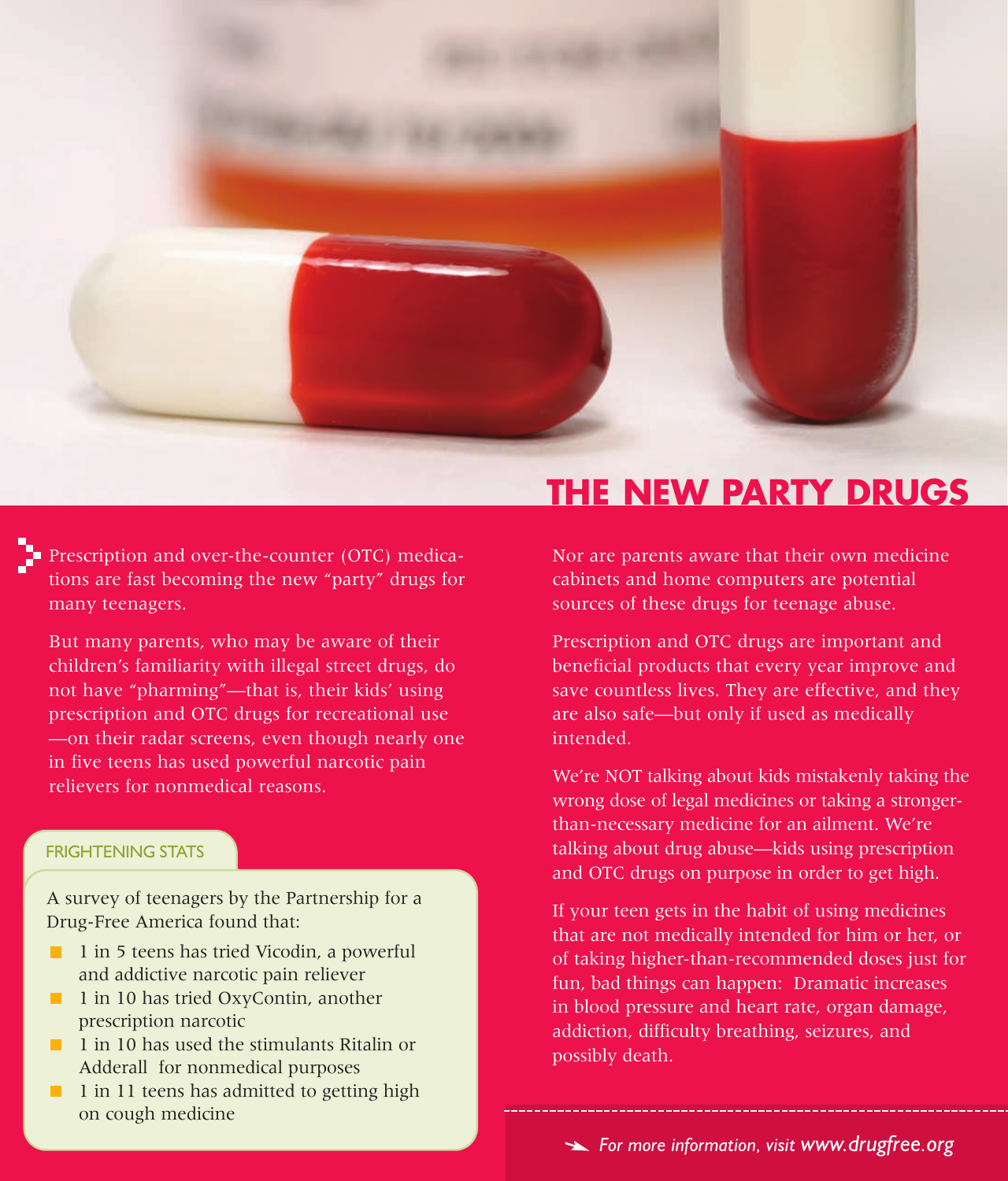#### **Why is this increase in teenage prescription and OTC drug abuse happening now?**

Awareness and access. Mainly for good reasons, our society is very familiar—and more and more comfortable—with prescription pharmaceuticals and OTC medicines. Products come to market, their images advertised in newspapers, magazines, and on television and the Internet, with educational programs to raise our understanding of the conditions they treat. Many new drugs replace older ones with safer and more effective formulations.

#### **Caught in the Web**

Then there's the Internet, which has been at the center of an explosion of information of all kinds, good and bad. You can find useful information on the Web about the risks from the nonmedical, recreational use of prescription and OTC drugs. But you can also learn how to abuse them. Many websites describe for would-be abusers what kinds of cough syrup they should buy, how much to take, and how to extract its intoxicating ingredient.

Most disturbingly, it is as easy for a teenager to buy narcotic pain relievers like Vicodin or stimulants like Adderall or sedatives like Xanax over the Internet as it is to buy a book or CD. Enter "no prescription Vicodin" in your Web browser's search bar, and you'll find numerous websites ready to sell your son or daughter various prescription drugs—without the nuisance of an actual prescription or even asking your child's age—delivered to your home in an unmarked package.

But the most immediate source of prescription and OTC drugs is your own medicine cabinet or the medicine cabinets in the homes of your child's friends. New and expired or forgotten prescriptions or last winter's OTC flu medicines could be inviting targets for the teenager looking to get high.

#### **What to Do?**

Some parents need to consider their own drug behavior. If you're casual about using prescription or OTC drugs, even if you're not looking to get high, you can set a bad example. Medications should be used by the person for whom they're prescribed, to treat the conditions for which they're prescribed. Don't use your kid's Ritalin to give you the energy and focus to complete a difficult work assignment. Regard these drugs seriously, and it's a good bet your child will, too. Start by taking an inventory of the drugs in your medicine cabinet.

It's up to you to educate yourself about the real dangers of prescription and OTC drug abuse and to discuss these risks with your teen. Kids need to hear from parents that **getting high on legal prescription and OTC drugs is not safer than getting high on illegal street drugs.**

And reaching out to have that discussion is not just an idle suggestion. It works. Research shows that kids who learn a lot about drug risks from their parents are up to half as likely to use drugs as kids who haven't had that conversation with Mom and Dad.

Unfortunately, research also shows that fewer parents today are talking to their teenagers about drugs than they were only a few years ago.

It's time to turn that stat around. This brochure can help. So can the information found on the website of the Partnership for a Drug-Free America—**www.drugfree.org**—or at the other resources listed at the end of this booklet.

Quite simply, if you're not educating your children about any health risk they may encounter, you are not providing the protection they need in today's changing world.

What could be more basic to being a parent than protecting your child from harm?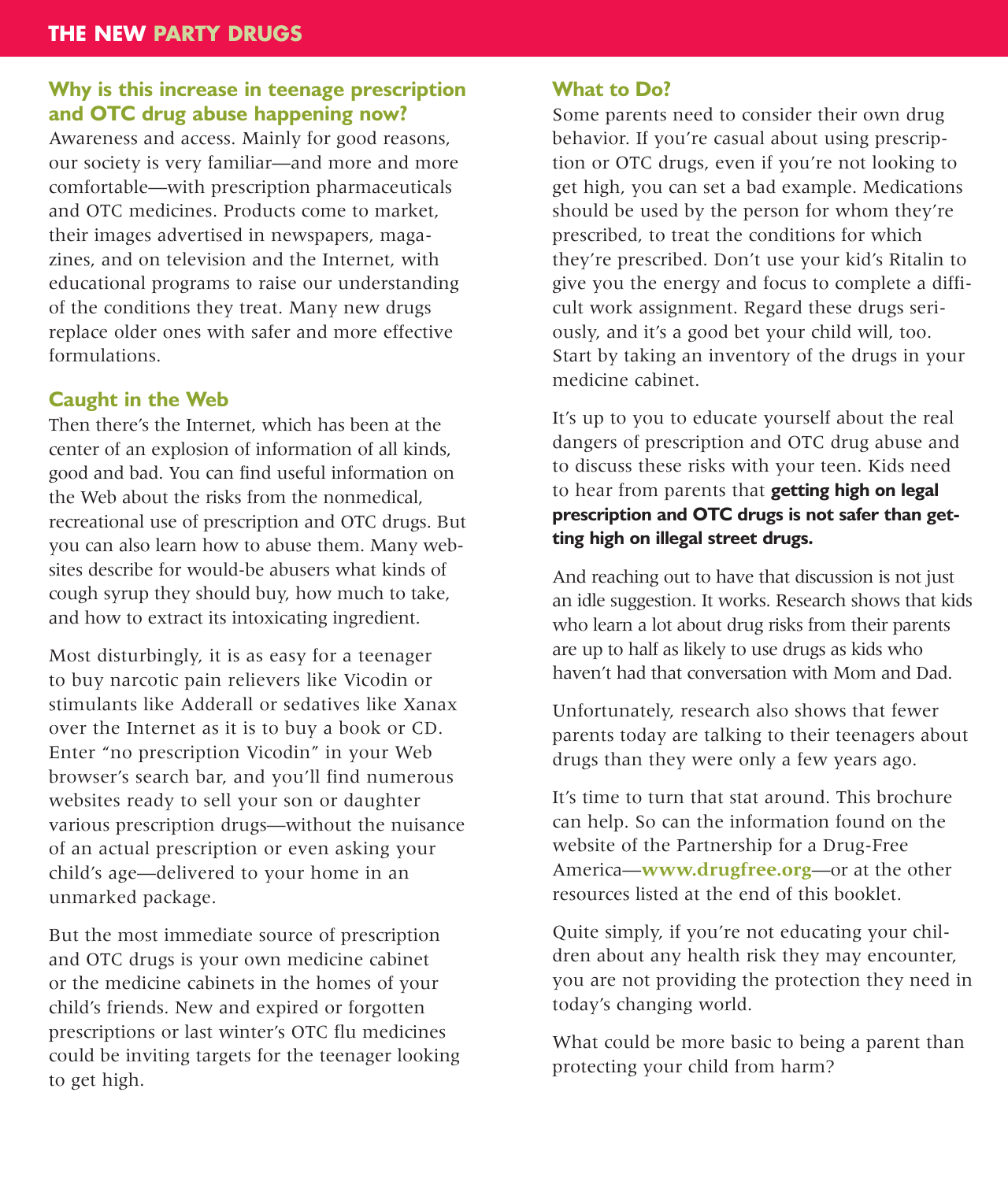#### **RX & OTC DRUG ABUSE**

#### **Educate Yourself**

If you're going to discuss prescription and OTC drug abuse with your kids, you need to know what you're talking about. You should be able to distinguish among the types and effects of drugs some teens use to get high. Some of these drugs are described below.

#### **PRESCRIPTION (RX) DRUGS**

Safe when used according to a doctor's instructions, **these medications should be taken only by the person for whom a doctor has prescribed them**. Using prescription drugs prescribed for others or without

doctor's orders is unsafe and illegal.



#### **Pain Medications**

Teenagers abuse narcotic pain relievers more than any other prescription medicine. Mentions of these very powerful drugs as

reasons for emergency room visits have nearly tripled over the recent decade.

*Vicodin (hydrocodone) OxyContin (oxycodone) Percocet (oxycodone and acetaminophen) Darvon (propoxyphene) Codeine*

#### **Medically useful for:**

*- Treating moderate-to-severe pain, such as after surgery or dental procedures.*

#### **Abused by teens to:**

*- Feel pleasure or sensations of well-being.*

#### **Dangerous because:**

- *Highly addictive. Over time, tolerance develops to certain effects of these drugs, resulting in the need to take more and more to get the same pleasant feelings. Addicted teens who suddenly stop using may go through withdrawal, a horrible physical experience of intense restlessness, muscle and bone pain, insomnia, diarrhea, vomiting, and cold flashes.*
- *Taken in overdose, breathing slows down and eventually stops, and death may occur. Time-released products like OxyContin, designed to deliver pain-relieving medication into the system slowly over hours, may be crushed and snorted, causing the drug to enter the system all at once, sometimes resulting in death.*
- *Taken in combination with other prescription or OTC drugs or alcohol, the risk of life-threatening respiratory depression is increased.*  **Stimulants**



These amphetamines increase the amounts of circulating brain chemicals that raise blood pressure and heart rate, speed up breathing, decrease appetite, and deprive the user of

sleep.

*Ritalin, Concerta (methylphenidate) Adderall (mixed amphetamine salts) Focalin (dexmethylphenidate) Dexedrine (dextroamphetamine) Meridia (sibutramine)*

#### **Medically useful for:**

*- Treating attention deficit/ hyperactivity disorder (ADHD), narcolepsy; short-term treatment of obesity.*

#### **Abused by teens to:**

- *Feel especially alert, focused, and full of energy. May help them to manage stressful schoolwork or "pull an all-nighter."*
- *Suppress appetite in order to lose weight.*

#### **Dangerous because:**

- *- Can be addictive.*
- *High doses taken over a short time can lead to feelings of hostility, intense fear, and paranoia.*
- *- High doses may result in dangerously high body temperature and irregular heartbeat, with possible cardiovascular failure or seizures.*
- *Use in combination with OTC decongestants can result in dangerously high blood pressure or irregular heart rhythms.*
- *Can cause insomnia, digestive problems, and erratic weight change.*



#### **Sedatives, Sedative-Hypnotics, and Tranquilizers**

Sedatives, sedative-hypnotics, and tranquilizers affect brain systems to produce a drowsy or

calming effect, sometimes to the point of inducing sleep.

*Benzodiazepine Receptor Agonists: Valium (diazepam) Xanax (alprazolam) Ativan (lorazepam) Klonopin (clonazepam) Restoril (temazepam) Ambien (zolpidem) Lunesta (eszopiclone) Barbiturates: Mebaral (mephobarbital) Nembutal (pentobarbital)*

#### **Medically useful for:**

*- Treating anxiety, severe stress, panic attacks, and short-term treatment of insomnia, as well as some types of seizure disorders and muscle spasms.*

#### **Abused by teens to:**

*- Feel calm and sleepy with less tension, anxiety or panic, feelings that go away as the body becomes drug-tolerant.* 

#### **Dangerous because:**

- *Can be addictive; when use is reduced or stopped, seizures and other withdrawal symptoms may follow.*
- *Can be deadly in combination with prescription pain medications, some OTC cold and allergy drugs, or alcohol.*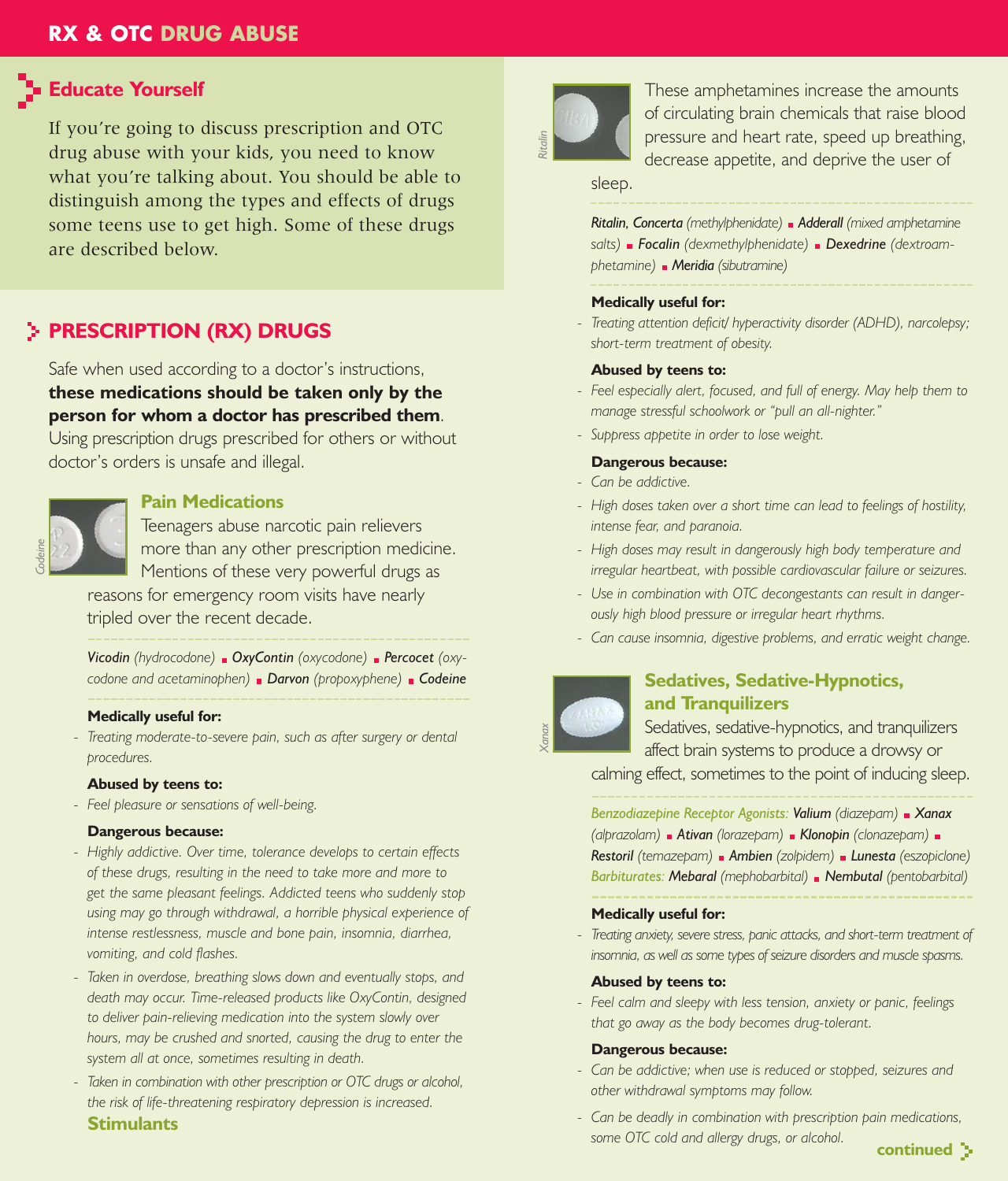### **OVER-THE-COUNTER (OTC) DRUGS**

OTC drugs are available at any pharmacy without a prescription. Like prescription drugs, they're safe when used according to packaged instructions or when recommended by a doctor familiar with your medical history and other medications you may be taking.



#### **Cough Medicines**

Teens can get high by taking cough medicine in excess. What makes them high is a cough suppressant ingredient called dextromethorphan, or DXM for short, found in more than 100

OTC products. In syrups, tablets, capsules, lozenges, and gelatin capsules, DXM is found most often combined with other substances, such as antihistamines, expectorants, decongestants, and/or simple pain relievers.

Coricidin cough and cold tablets **Contac cold, flu products E** *Theraflu products Robitussin cough products Tylenol cold products … and many others, including store brands. To know if a product contains DXM, look on the label for "dextromethorphan" in the list of active ingredients.*

**Medically useful for:**

- Treating coughs and colds safely and effectively, when used according *to directions.* 

#### **Abused by teens to:**

*- Experience DXM's effects, which range from euphoria to feelings of enhanced awareness to distortions of color and sound to visual hallucinations to "out-of-body" sensations, when users lose contact with their senses.*

#### **Dangerous because:**

- *DXM's negative physical effects from overdose include rapid heartbeat, high blood pressure, diarrhea, seizures, panic, drowsiness, confusion, dizziness, blurred vision, impaired physical coordination, and coma.*
- *- Some users may become violent.*
- *Side effects may be worse when DXM is used with other medications or with alcohol or illegal drugs.*
- *Overdoses of other ingredients found in DXM-containing medicines have their own serious side effects, including:* 
	- *Acetaminophen (pain reliever) = liver damage.*
	- *Chlorpheniramine (antihistamine) = increased heart rate, lack of coordination, seizures, and coma.*
	- *Guaifenesin (expectorant) = vomiting.*
	- *Pseudoephedrine (decongestant) = irregular heartbeat, headaches, difficulty breathing, anxiety, and seizures.*

#### **More Drugs, More Danger**

Prescription and OTC drugs have side effects that range from the unpleasant to the dangerous for the teen using them recreationally. But the effects—and the dangers—are intensified when these drugs are combined with each other, with alcohol, or with illegal street drugs. Even when you take a medication at the recommended dose to treat a genuine medical condition, like an antihistamine for an allergy, its combination with a previously taken prescription or OTC drug can have deadly consequences.

#### **Use an Expert**

Further educate yourself about teenage recreational use of prescription and OTC drugs by talking directly to an expert about your concerns. If you find drugs or drug paraphernalia in your child's room, but you're not certain what they are, show them to your child's physician or your pharmacist. They are best able to identify suspect substances for you.

And if you need information quickly about the kinds of drugs teens may be abusing, how to talk to your child whom you suspect may be abusing drugs, or what to do if you know your child is definitely using drugs, visit **www.drugfree.org.**

#### WARNING SIGNS

Clues that your child may be abusing prescription or OTC drugs to get high:

- Visits to pro-drug Internet sites devoted to "how to" get and abuse prescription and OTC drugs.
- Cough or cold, prescription, or other unidentifiable medications among personal effects with no evidence of illness.
- **Unexplained disappearance of medicines** from medicine cabinet.
- Declining grades: loss of interest in hobbies and usual activities.
- **Changes in friends, physical appearance,** hygiene, and general behavior.
- Disrupted eating or sleeping patterns.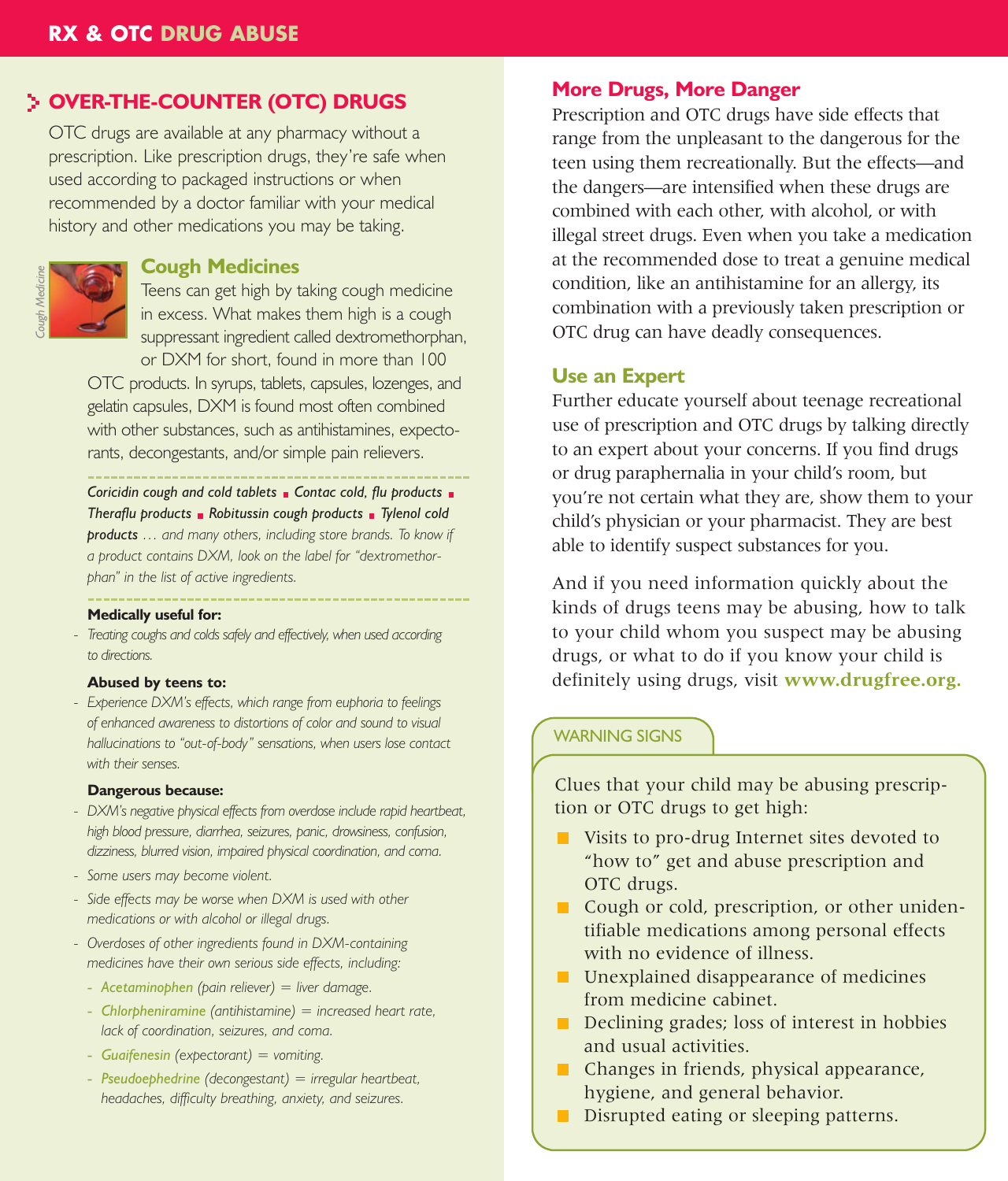#### **COMMUNICATE WITH YOUR KIDS**



 $\blacksquare$  As a parent, you are in the best position possible to help steer your child away from intentionally abusing prescription and OTC drugs. Some tips:

#### **Set an Example**

Don't abuse prescription and OTC drugs yourself. Use drugs as the doctor intended. Don't medicate today's headache or the sore muscles from yesterday's golf game with the prescription pain medication your doctor gave you after last year's surgery. Such a casual attitude may reinforce the false assumption that, because they were made by a pharmaceutical company, these drugs automatically must be safe. If you have a physical complaint, see a doctor. But don't use another person's prescription drugs. Ever.

Use OTC medicines according to packaged instructions and your doctor's recommendations. More cough medicine will not make your cough go away any faster, but it can make you high, may cause liver damage, and worse: It tells your teenager that OTC medicines taken in excess are safe. That's wrong and dangerous.

#### **Connect with Your Kids**

Get and stay closely involved with your kids' lives as they go through middle school and into high school. You won't connect well with your kids about serious health issues if you haven't been interested in the day-to-day events of interest to them. Use part of

your daily conversation to talk honestly about prescription and OTC drug abuse. Know the facts, clear up wrong information, but don't make it all a lecture: Listen to your children's questions and comments about their drug topics of concern.

#### **Stop the Myth**

**Getting high with prescription and OTC medications is NOT safer than getting high with illicit street drugs.** Prescription painkillers, stimulants, sedatives, tranquilizers, and OTC cough medicines are dangerous when used in excess and repeatedly to get high.

#### **Help Your Child Make Good Decisions**

Your child is more likely to be offered drugs by a friend than a stranger, and exposure to drugs can begin as early as age 12. He or she may be better equipped to avoid peer pressure to get high if there is a solid, explicit family policy against drug abuse to fall back on. Give your child the ammunition to make clear to his or her acquaintances that the consequences from abusing these drugs are too severe to risk it. Set clear and consistent rules for behavior, and help your child come up with firm but friendly responses to use with friends who might urge drug abuse. Remind your child that a real friend won't care if he or she does not abuse these medications.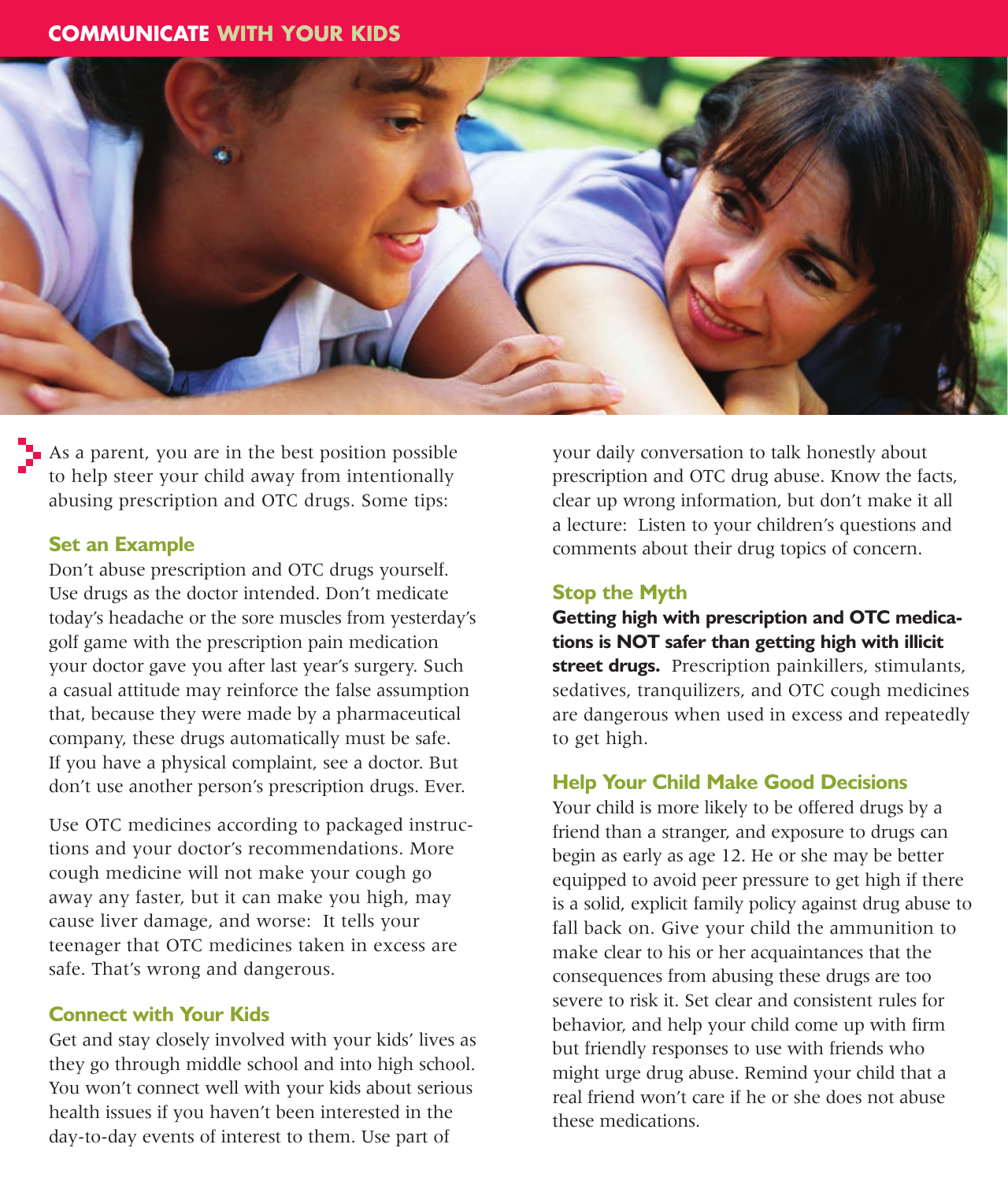#### **SAFEGUARD YOUR MEDICATIONS ACT NOW!**



A main source for teenagers of prescription and OTC drugs is the family medicine cabinet. Think about it: Pharmaceuticals are much easier to get—just a walk down the hall or a peek into a friend's medicine cabinet—than illegal street drugs. Prescription and OTC drugs are beneficial and necessary, but if you are not in need of them right now, put them out of your teen's reach, just in case.

#### MEDICINE INVENTORY

- Do an inventory of the contents of your medicine cabinets, kitchen cabinets, bureau tops, or anywhere in the house where you may store medicines.
- If necessary, monitor the pill quantities and medicine levels in your prescription and OTC drug containers.
- **Put drugs away. If you currently need these drugs,** put them in a place where you can get to them easily but where your child is unlikely to look.
- If drugs in your house are left over from a previous condition or ailment, get rid of them.
- Urge your friends—especially the parents of your children's friends—to perform medicine inventories of their own.

**If you suspect you have a kid in trouble, act now!** Teenage drug abuse is tied to two basic urges:

- 1. The desire to experiment in order to feel good while wanting to follow the crowd to fit in.
- 2. The intention to self-medicate to help deal with the various sources of stress—schoolwork, relationships, or conflicts with friends or family members. Recent research estimates that as many as half of teens who abuse drugs also have mental health issues that need treating.

**You DO have the power to influence your child's decision about whether or not to use prescription and OTC drugs for recreation.** Research says that fear of upsetting parents is the number one reason why kids do not use drugs.

#### **Intervention**

If you're convinced your child has a drug abuse problem, consider an intervention. It doesn't have to be a formal confrontation; a simple but directed discussion will do. Here are some tips to keep the conversation going:

- $\blacksquare$  Have your discussion when your child is not high and when you are calm and rational.
- Express your love and desire for your child's safety and well-being as the basis for your concern.
- Be as neutral and nonjudgmental as you can.
- Tell your child of the behavioral signs you've observed that made you concerned. Avoid direct accusations, but be open about your suspicions.
- Listen, listen, listen! Consider everything your child has to say. If he or she brings up a related problem, explain that you will address that issue next, but that what you need to talk about right now is prescription or OTC drug abuse.
- If you need help getting this conversation started, involve another family member, your child's guidance counselor, or a physician. Or check out the website of the Partnership for a Drug-Free America —**www.drugfree.org**—for more suggestions on raising the topic of drug abuse with your teen.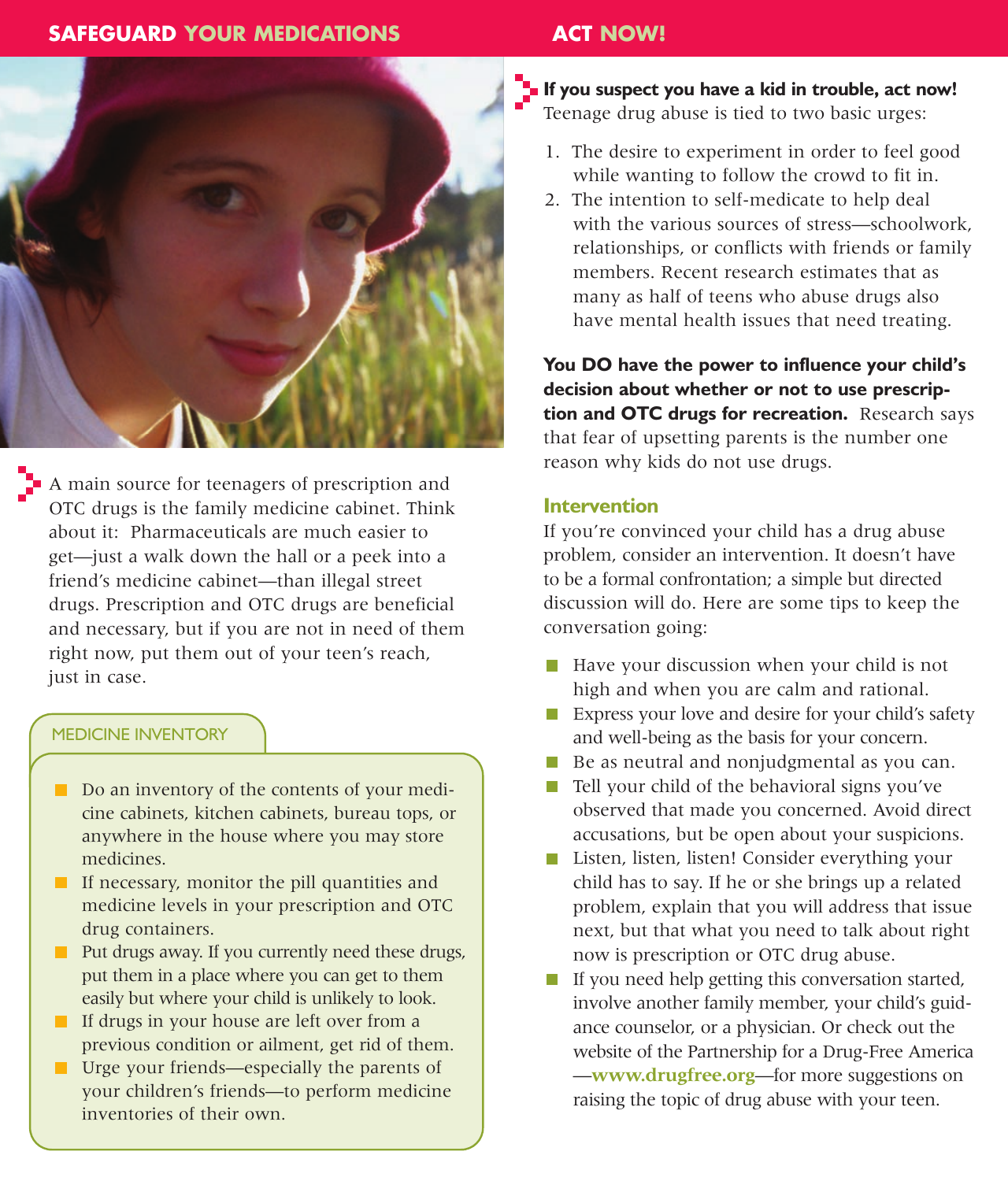#### **NEED HELP? GET HELP!**



#### **The Partnership for a Drug-Free America**

www.drugfree.org • Comprehensive information, resources and tips from experts and other parents; opportunities to connect and share experiences with other families.

#### **Substance Abuse and Mental Health Services Administration (SAMHSA)**

www.samhsa.gov • Part of the U.S. Department of Health and Human Services: Provides information, statistics and articles on improving the quality and availability of drug and alcohol addiction treatment.

#### **SAMHSA's National Clearinghouse for Alcohol and Drug Information (NCADI)**

http://ncadi.samhsa.gov or 1-800-729-6686 • Part of the U.S. Department of Health and Human Services and the Substance Abuse and Mental Health Services Administration: A resource for federal government agency publications dealing with alcohol and drug use prevention and addiction treatment.

#### **SAMHSA's Center on Substance Abuse Treatment (CSAT)**

www.csat.samhsa.gov or 1-800-662-HELP • Part of the U.S. Department of Health and Human Services: Toll-free treatment referral hotline provides callers with information and listings of treatment and recovery services for alcohol and drug problems.

#### **National Institute on Drug Abuse (NIDA)**

www.drugabuse.gov • Part of the U.S. Department of Health and Human Services and one of the National Institutes of Health: Primary source of scientific studies and new discoveries on the effects of drugs of abuse and how best to prevent drug abuse and treat drug addiction.

#### **National Institute of Mental Health (NIMH)**

www.nimh.nih.gov • Part of the U.S. Department of Health and Human Services and one of the National Institutes of Health: Primary source of scientific research on mental and behavioral disorders.

#### GET HELP

The important first step with any health issue is to get a professional evaluation of your child's condition. If you think your child needs professional help, your doctor, hospital, or school nurse may be able to help. Or you can call **1.800.662.HELP** or visit **www.drugfree.org/intervention** and click on "Find Treatment."